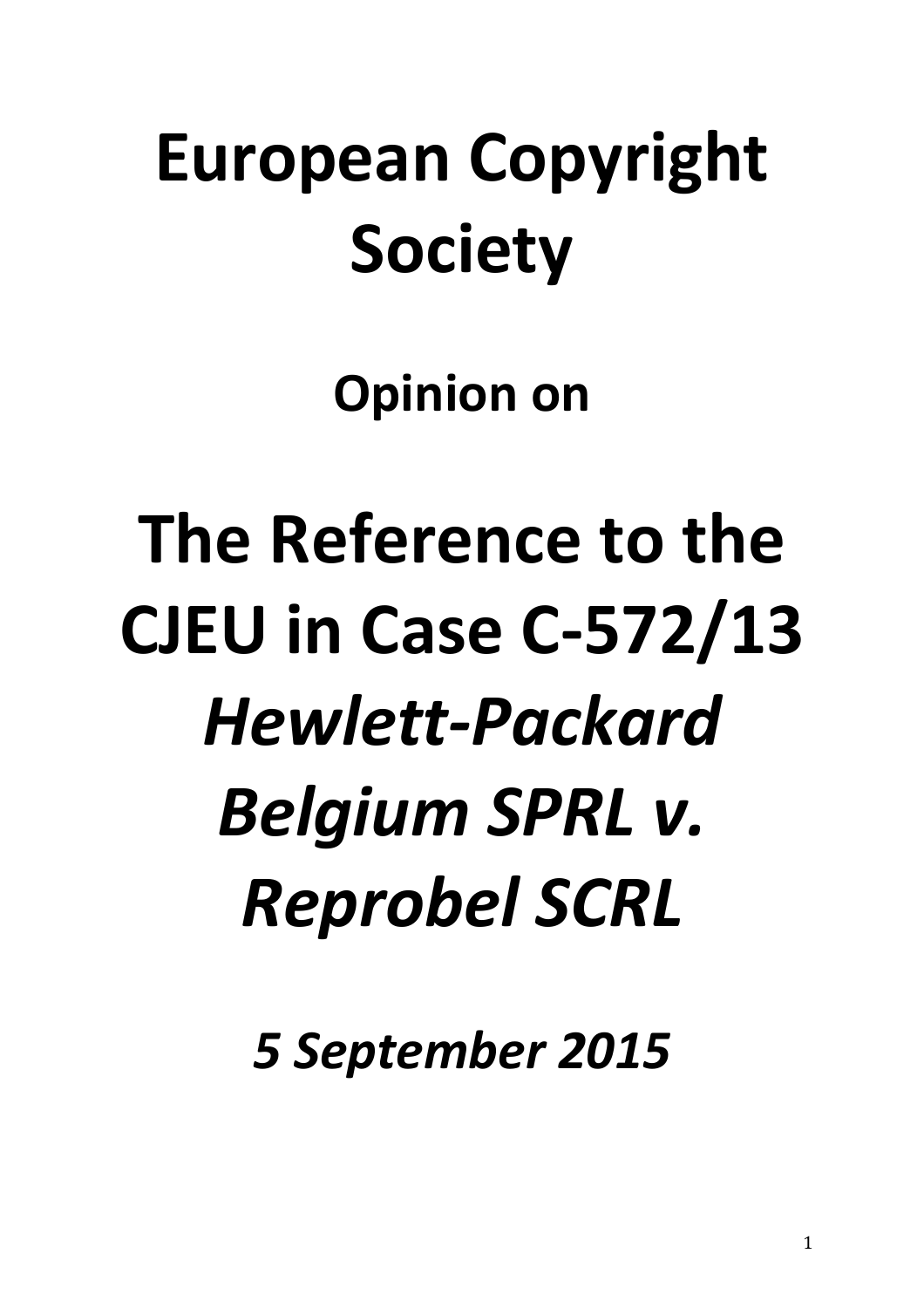# **ECS position paper on the Opinion of the Advocate General in the case** *HP Belgium v Reprobel* **pending before the Court of Justice of the EU** (*Hewlett-Packard Belgium SPRL v. Reprobel SCRL*, C-572/13)

On June 11, 2015, the Advocate-General Pedro Cruz Villalón delivered his Opinion in the *HP Belgium v. Reprobel* case now pending before the Court of Justice of the EU (CJEU, case C-572/13). This Opinion and the underlying case raise one important issue: *Is it permissible for a national copyright law to allocate a portion of the fair compensation for reproductions exempted under Article 5(2)(a) and (b) of the 2001/29 Infosoc Directive directly to publishers, although they are not listed among the initial holders of the reproduction right under Article 2 of the Infosoc Directive?*

As a group of academics concerned about the copyright reforms envisaged in the European Union as well as by the interpretation and development of the law by the CJEU, the European Copyright Society (ECS)<sup>1</sup> takes this opportunity to share its view on this matter of principle.

*Copyright law<sup>2</sup> is linked to the freedom of the authors to create and should remunerate the creative authors in first instance. Therefore copyright law should not grant rights ab initio to persons other than the individual creators. This principle (the "author principle") applies to the exclusive rights within the copyright bundle. It also applies to any right to remuneration provided by law to compensate for the exempted uses of copyrightprotected works. We believe copyright is not the correct instrument by which to confer rights on legal entities to protect their investments. There are many instances where publishers or producers deserve to get an adequate protection, but their protection should derive either from the contracts concluded with the individual creators or by way of a related right granted by law. The ECS believes the Court of Justice of the EU should clearly reaffirm the important principle of initial authorship for creators. 3*

*With respect to the question of the allocation of the right to fair remuneration raised in the HP Belgium v. Reprobel case, the response that the Advocate-General proposes largely*

 $^1$  The ECS was founded in January 2012 with the aim of creating a platform for independent and critical scholarly thinking on European copyright law. Members include leading European scholars and academics seeking to promote their views of the overall public interest. The Society is not funded, nor is it instructed, by any particular stakeholders.

<sup>&</sup>lt;sup>2</sup> Unless indicated otherwise, 'copyright' refers to copyright law in the strict sense ("droit d'auteur" or "authors' rights"), excluding the system of neighboring or related rights. Copyright includes exclusive rights and remuneration rights.

 $3$  The principle of initial authorship of rights belonging to copyright is compatible with a presumption of transfer of the exclusive rights. Indeed, in some situations, the transfer of the exclusive exploitation rights in favor of a producer can be provided by law, rather than by contracts. For instance this is the case for audiovisual works. Under this approach, the initial grant of exclusive rights benefits the numerous co-authors and the presumption of transfer facilitates the concentration of the rights and the exploitation by the producer.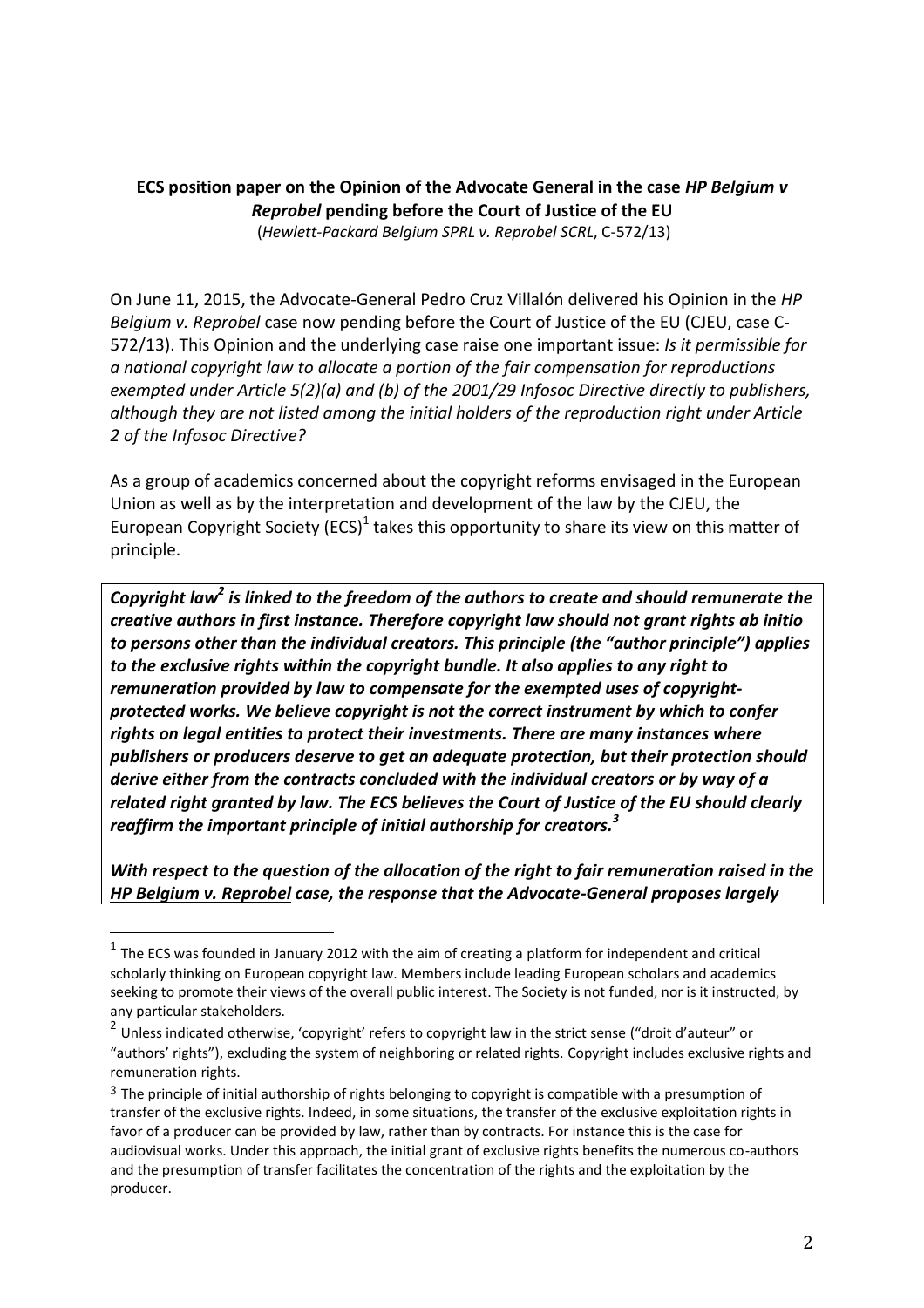*acknowledges the author principle and, to that extent, the Opinion is welcome. However, by leaving too much leeway to the Member States, some aspects of the Opinion (§132 to 143) might create uncertainty. In particular, the ECS does not think Member States should be free to grant publishers a remuneration right as a related right. This would seriously reduce the harmonizing effect of the 2001/29 Infosoc Directive.*

*In the ECS's opinion, the 2001/29 Infosoc Directive prohibits a system which automatically allocates a part of the fair remuneration for the reprographic or private copies of copyright works to persons other than the authors.*

**\* \***

### **1. The question of principle addressed to the Court of Justice of the EU in** *HP Belgium v. Reprobel***.**

This case raises several questions about the way the levy system for reprographic (and private) copies is designed in Belgium. More precisely, the request for a preliminary ruling addressed by the Brussels Court of appeal<sup>4</sup> includes four questions on the "fair compensation" (or levies) that the Member States are obliged to put in place to compensate for the uses falling under the exception of Article 5(2)(a) (the 'reprography exception') and 5(2)(b) (the 'private copying exception') of the 2001/29 Infosoc Directive, if a more than *de minimis* prejudice exists. Although several other questions addressed to the Court of Justice in *HP Belgium v. Reprobel* may have important effects in practice, the present opinion only focuses on the third question formulated as follows:

*"Must Article 5(2)(a) and Article 5(2)(b) of Directive 2001/29 be interpreted as authorising the Member States to allocate half of the fair compensation due to rightholders to the publishers of works created by authors, the publishers being under no obligation whatsoever to ensure that the authors benefit, even indirectly, from some of the compensation of which they have been deprived?"* 

# **2. The Belgian law and the relevance of the question in other Member States, e.g. Germany.**

Belgian copyright law provides that half of the remuneration for reprographic uses is to be distributed to the publishers (the "publishers' envelope"), while the other half is reserved for the authors (the "authors' envelope"). There is no mechanism in the law to ensure that the authors benefit in any way from the amounts collected under the publishers' half. Therefore the Belgian collecting society for reprographic uses (Reprobel), which jointly represents, and acts for, authors and publishers, is under no obligation to transfer any of the money comprised in the publishers' envelope to the authors. On the contrary, publishers claim that, by signing publishing contracts, the individual authors commonly assign their own right to fair compensation for reprographic and private copying, which in turn increases the part of the remuneration that should benefit the publishers<sup>5</sup>.

<sup>4</sup> Brussels Court of appeal, 23 Oct. 2013, *Auteurs & Media*, 2015/1, p. 67.

<sup>&</sup>lt;sup>5</sup> Belgian law has in the meantime been amended so as to provide for the non-assignable character of the part of the fair compensation due to authors, and the publishers therefore cannot rely anymore on the individual publishing contracts to claim a part of the fair compensation collected by Reprobel (see Article XI.239,  $7<sup>th</sup>$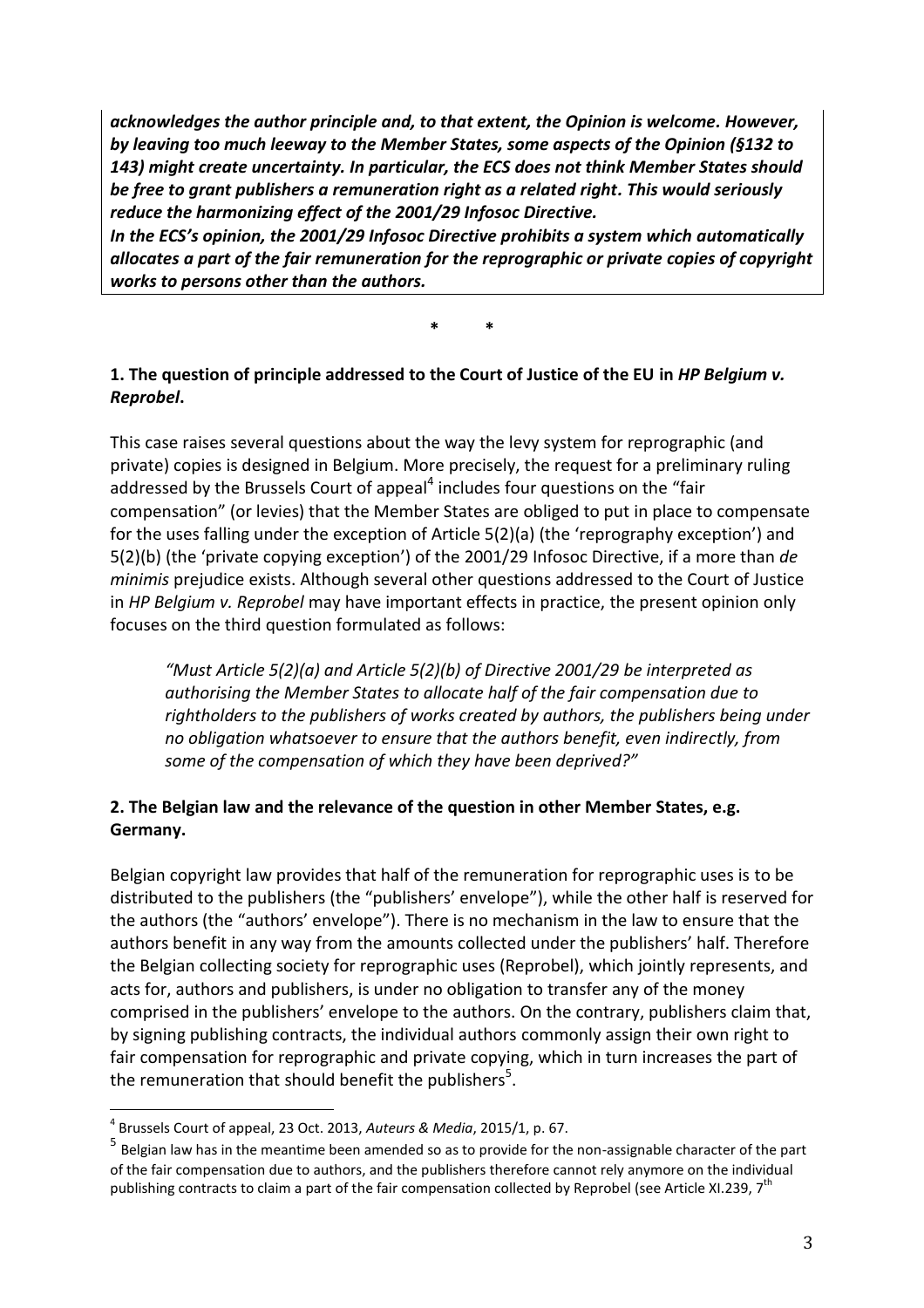The question raised by *HP Belgium v. Reprobel* is also relevant in Germany, where the allocation rule between authors and publishers is not enshrined in the law, but in the statute of the relevant collecting society (VG Wort). In a case now pending before the Federal Supreme Court (*Bundesgerichtshof*), one individual author has challenged the lawfulness of the practice of VG Wort of allocating a portion of the monies for reprographic uses to the publishers, in particular when the author has first mandated VG Wort to collect the money for reprography before signing individual publishing contracts. On December 14, 2014, the *Bundesgerichtshof* decided to stay the proceedings until the CJEU delivers its judgment in the *HP Belgium v. Reprobel* case<sup>6</sup>.

The decision in *HP Belgium v. Reprobel* might affect the law and practices in other Member States.

### **3. Under copyright law, there is no legal basis nor justification for allocating an exclusive right or a right of remuneration to a person other than the individual creator.**

Rights comprised within copyright should first belong to the individual creators. This principle applies to the exclusive economic rights.<sup>7</sup> This is confirmed by the wording of Articles 2 to 4 of the Infosoc Directive which grant the main economic rights to "*authors.*" 8 Hence the Infosoc Directive embraces the principle that the initial persons vested with the exclusive rights are the authors, in the sense of individual creators. This is in line with a standard justification for copyright which is to reward the individual creators and/or incentivize those individuals to exercise their freedom to create.

It is true that the provisions of Article 5(2)(a) and (b) of the Infosoc Directive that allow Member States to provide, under certain conditions, for a reprography or private copying exception do not explicitly refer to the authors as the beneficiaries of the associated fair compensation. Rather, those provisions allow for the introduction of such exceptions "provided that the *rightholders* receive fair compensation". The notion of "rightholder" ("titulaire de droits" in French, etc.) is not as such defined under EU copyright law, neither is there a definition of "author." In line with the basic "author principle" discussed in the previous paragraph it is, however, legitimate to consider that the primary beneficiaries should be the authors as individual creators. Other "rightholders" may include the holders of related rights as defined in Articles 2 and 3 of the Infosoc Directive, i.e. performers, producers and/or broadcasting organisations.

indent of the Economic Law Code). The ECS thinks such approach should be followed by the Member States as long as the assignability of rights is not dealt with at EU level.

<sup>&</sup>lt;sup>6</sup> See A. Lucas-Schloetter, Les éditeurs peuvent-ils percevoir la rémunération pour copie privée ?, RIDA, janvier 2015, Nr 243, p. 3-99. In the pending German proceeding, the Munich Regional Court (case 6 U 2492/12, 17.10.2013, Gewerblicher Rechtsschutz und Urheberrecht (GRUR) 2014, p. 272) held that publishers are not entitled to claim a fifty percent share of the monies collected by VG Wort, relying inter alia on Case C-277/10 *Luksan* ECLI:EU:C:2012:65, paras. 100 et seq.

 $7$  The principle also applies to the moral rights which have not been harmonized in the EU.

 $^8$  Articles 2 (reproduction right), 3 (communication to the public right) and 4 (distribution right) of the Infosoc Directive impose on the Member States the obligation to provide authors with those rights. For instance, Article 2 states that "Member States shall provide for the exclusive right to authorize or prohibit (…) reproduction (…): (a) *for authors*, on their works".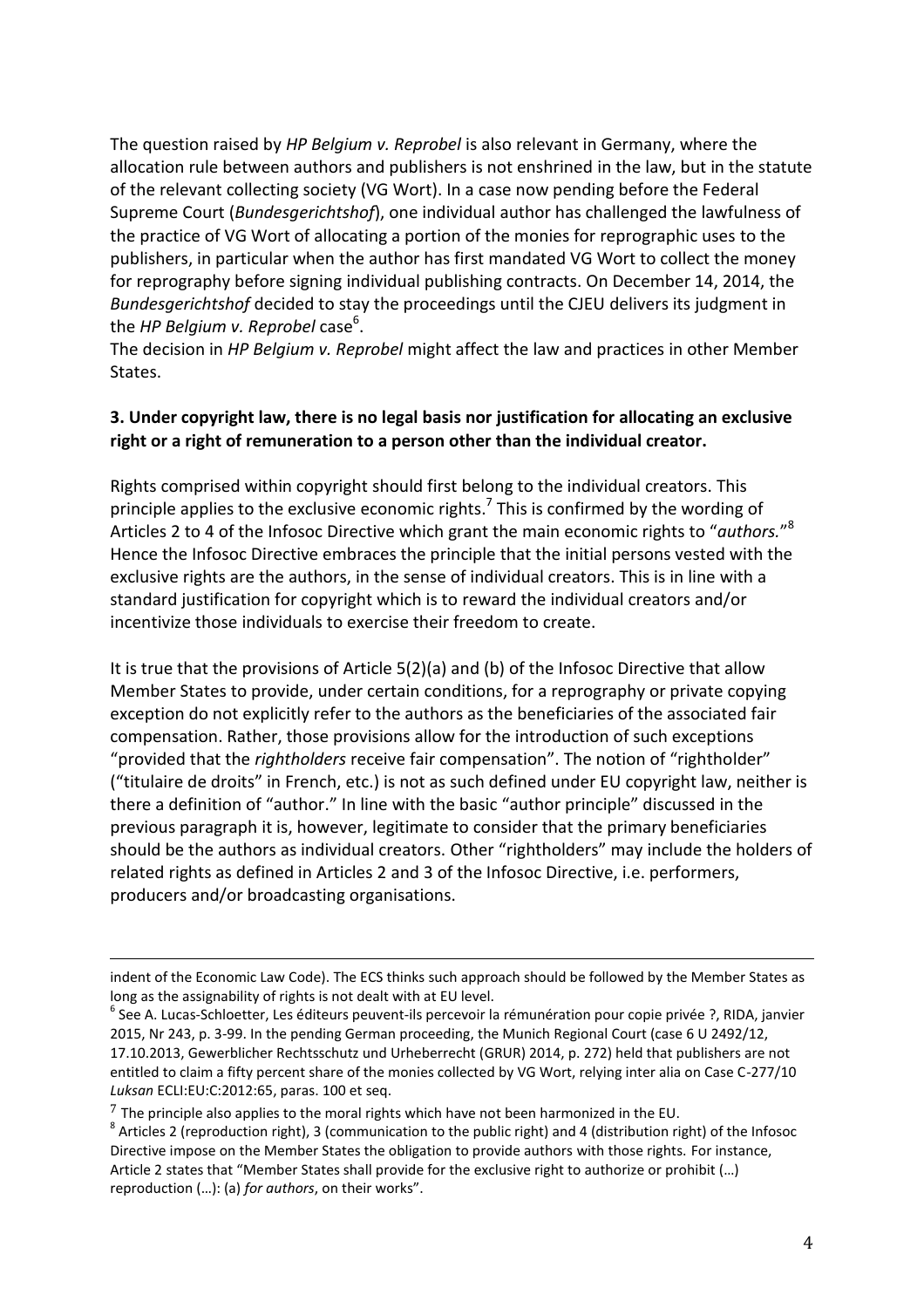The notion of 'rightholder' in Article 5(2)(a) and (b) should thus be interpreted as prohibiting a Member State from vesting in publishers the right to receive a share of the fair compensation.

# **4. The first part of the reasoning of the Advocate-General on the third question (paras. 123 to 131 of the Opinion) is correct and should be confirmed by the Court of Justice.**

In his Opinion, the Advocate-General first gives a clear – and we believe correct – interpretation of Article 5(2) of the Infosoc Directive. In the first part of the reasoning (paras. 123 to 131), the Advocate-General supports the view that Article 5(2)(a) of the Infosoc Directive does not allow Member States to allocate a portion of the fair compensation to the publishers if there is no obligation for the publishers to ensure that they pass on this part, directly or indirectly, to the authors (para. 131). To support his reasoning, the Advocate-General relies on the case C-521/11 *Amazon*, where the CJEU ruled that "the fact that a part of the revenue intended for fair compensation under Article 5(2)(b) of Directive 2001/29 is intended for social and cultural establishments set up for the benefit of those entitled to such compensation is not in itself contrary to the objective of that compensation, provided that those social and cultural establishments *actually benefit those entitled."* 9 According to the Advocate-General, publishers cannot in any way be assimilated to such social and cultural establishments, neither has it been demonstrated that the remuneration paid to the publishers will actually benefit the authors. On this issue we fully agree with the Advocate-General's Opinion and we recommend the CJEU to follow the advice of the Advocate-General.

### **5. The second part of the Advocate-General's Opinion on the third question (paras. 132 to 143) leaves some ambiguity as to the possibility of Member States creating additional exceptions.**

According to the Belgian State, the remuneration paid to the publishers in accordance with Belgian copyright rules has to be qualified as a *sui generis* compensation, that is adopted outside the scope of the Infosoc Directive and pursues an objective relating to cultural policy. The present opinion does not intend to discuss this view here except to question its legal basis, as no reference to an objective of cultural policy can be found in the text of the relevant Belgian provisions nor in the *travaux préparatoires;* in addition, it seems to conflict with the division of competence organized within the Belgian federal State. $^{10}$ 

The Advocate-General considers that the Infosoc Directive does not preclude Member States from establishing a right to specific remuneration in favor of the publishers to compensate them for harm resulting from the marketing and use of reprographic devices. According to the Advocate-General, this specific remuneration could exist "*on the fringes*" of the requirements of the Infosoc Directive ("en marge de ses prescriptions"; see para. 138 of the

 $^{9}$  CJEU, C-521/11 (Amazon), § 53.

 $10$  The central State which adopted the Belgian copyright law (now included in the Economic Law Code) has no general power for defining a cultural policy, only the federalized entities have this power.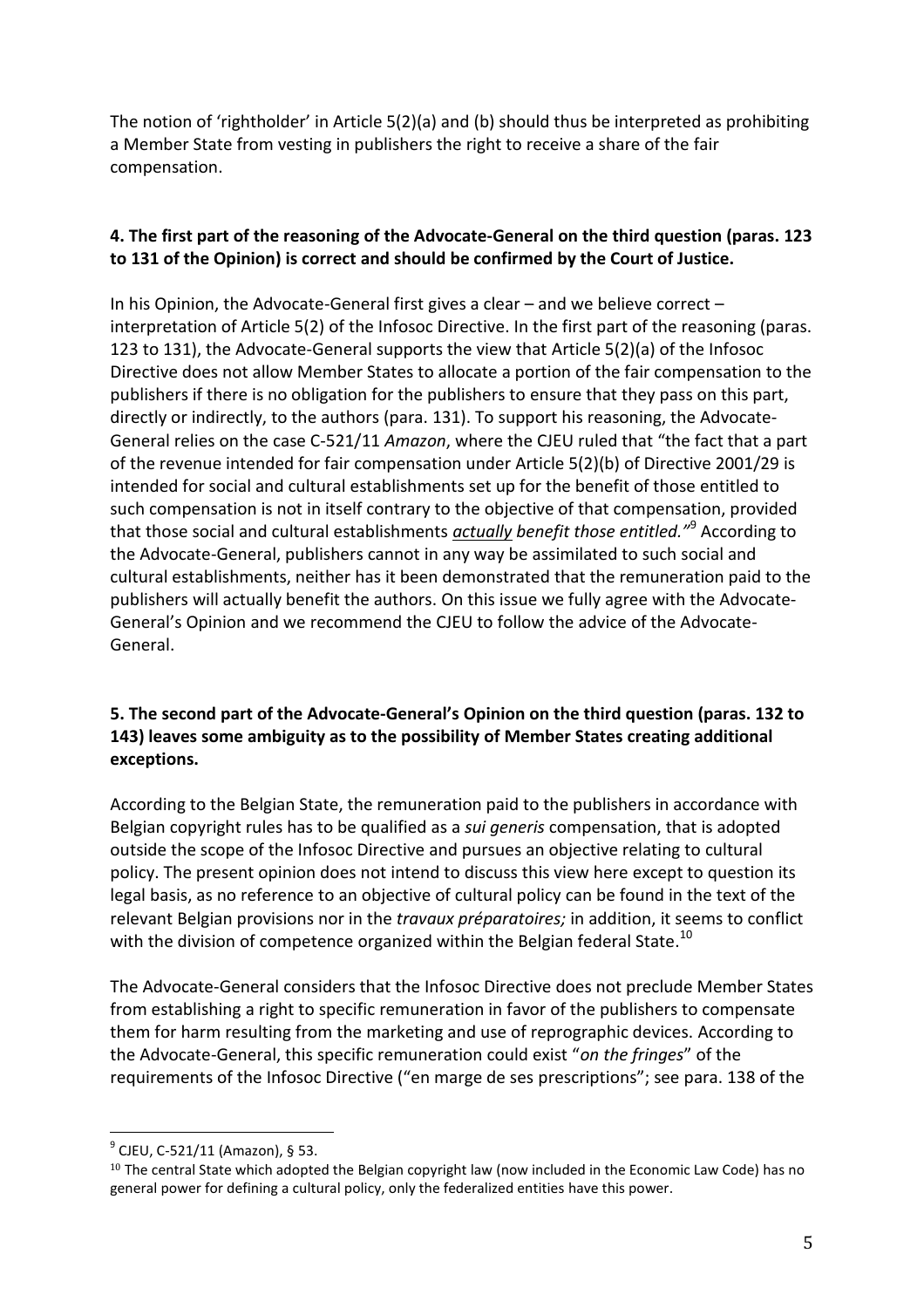Opinion), provided that it does not negatively affect the fair compensation due to authors in accordance with Article 5(2)(a) and (b) (para. 143 of the Opinion).

We share the above view in so far if it is interpreted in a restrictive way, namely that Member States remain free to put in place special compensation mechanisms *outside copyright law* only (e.g. as a cultural supporting measure for the publishers in the book chain), and only provided that it does not negatively impact the authors' fair compensation.

In addition, in the current state of EU law, recital 19, Article 5, and Art 11(1) of the Term Directive allow Member States to maintain or introduce related rights for publishers. However, in the long term, such optional related rights are undesirable in so far as they create divisions within the internal market and render the law excessively complex. Another argument against such a nationally granted related right for publishers would be that such related right for publishers may negatively affect what authors can obtain as the fair compensation is arguably capped by the level of harm resulting from the exempted copies.

In the ECS opinion, the second part of the Advocate- General's answer to the third question leads to ambiguity regarding the principle that Member States may set up a compensation system for publishers within copyright. On this, the answer of the Advocate-General could be interpreted as favoring the creation of additional related rights which will have undesirable results and are likely to further fragment the internal market.

# **6. The ECS invites the Court of Justice to rely on its** *Luksan* **decision and to thus solely confirm the first part of the Advocate-General Opinion (§123 to 131) and to reject the possibility of creating a related right for publishers.**

In case C-277/10, *Luksan*, the CJEU has given an interpretation of Article 5(2)(b) of the Infosoc Directive that is consistent with our opinion.

For the Court, the principal director of a film, "in his capacity of *author* of a cinematographic work", is one of the "rightholders" under Article 5(2)(b) and "*must, consequently, be regarded as a person entitled by operation of law, directly and originally, to fair compensation payable under the private copying exception*" (*Luksan*, para. 94). A similar reasoning is made in respect of film producers. Such a producer, i.e. "the person responsible for the investment necessary for the production of the work", must be regarded as a "*holder, by operation of the law, of the reproduction right*" under Article 2 (d) (para. 92). From this, the court subsequently concludes that the producer can be considered a "rightholder" of the fair compensation.

Hence, the Court thus suggests that (any other) rightholder of the fair compensation should belong to the list of the initial beneficiaries of the reproduction right under Article 2 of the Infosoc Directive. Entities which are not "holders by operation of law" of a reproduction right arguably cannot be the initial beneficiaries of the fair compensation.

The Court adds that in the Member States which have decided to establish the private copying exception, "*the rightholders concerned must, in return, receive payment of fair compensation. It is clear from such wording that the European Union legislature did not wish to allow the persons concerned to be able to waive payment of that compensation to them*"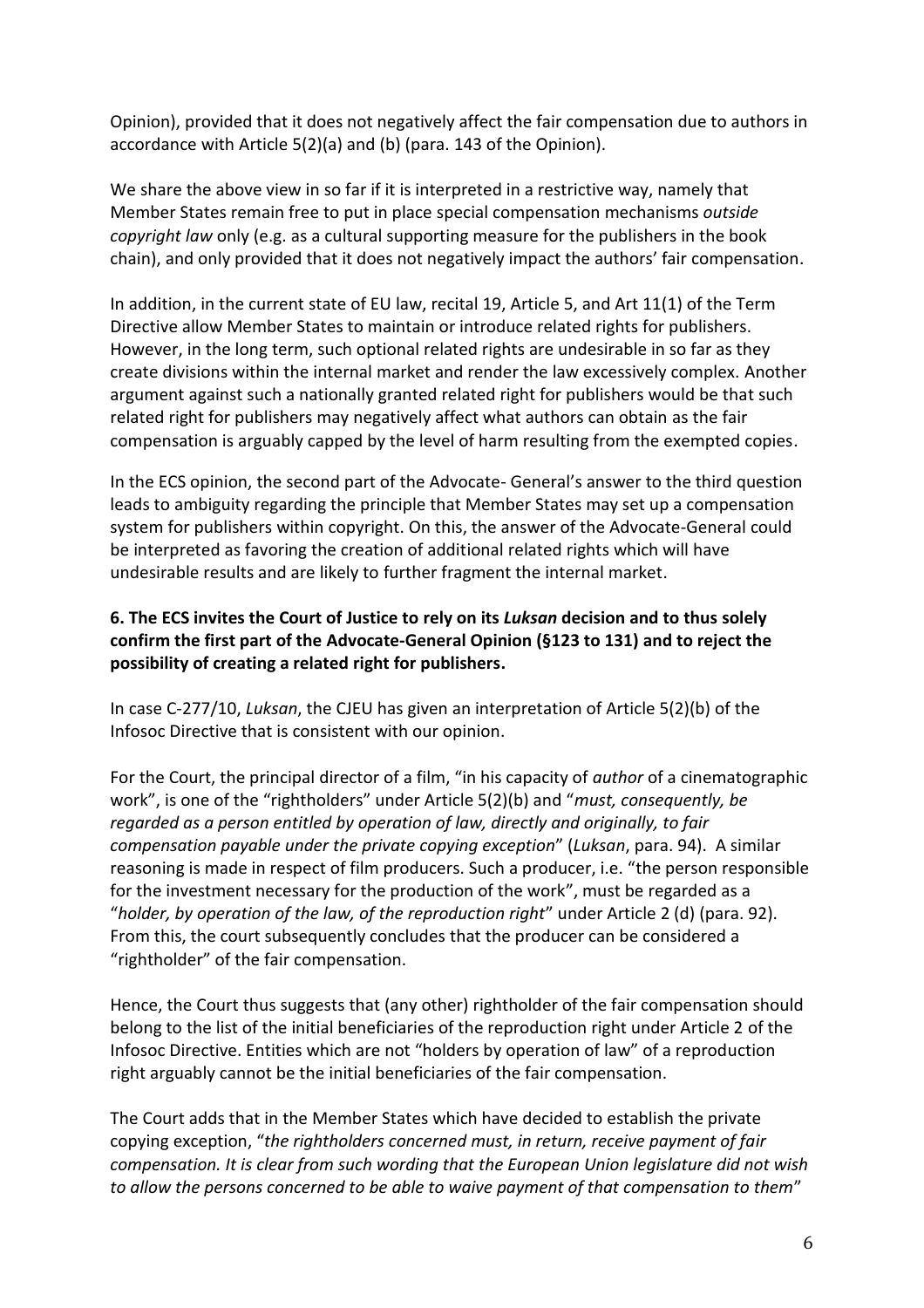(paras. 100 and 105). For the Court, the principle of effectiveness ("effet utile") and the obligation for the law to achieve a certain result require that the fair compensation for the rightholders is "*actually recovered*" (para. 106). Therefore a system providing that half of the remuneration for reprographic uses is automatically allocated to the publishers, which do not belong to the "*holders, by operation of law*" of a reproduction right under Article 2 of the Infosoc Directive, is not compatible with EU law. The claim of publishers to get half of the collected amounts could neither be founded on a presumed or actual transfer of the right to fair compensation from authors as the Court of Justice, in the *Luksan* decision, makes a clear case in favour of a non-transferable right to fair compensation (para. 109). Nothing suggests that the reasoning of the court, made under Article 5(2)(b) of the Infosoc Directive (for private copying) in *Luksan* could not be transposed to Article 5(2)(a) of the Directive (for reprography) in *Reprobel*.

\* \*

#### **On behalf of the European Copyright Society:**

Prof. Lionel Bently Director, Centre of Intellectual Property and Information Law (CIPIL), University of Cambridge, United Kingdom

Robert Clark, Emeritus Professor, University College, Dublin

Prof. Estelle Derclaye Professor of Intellectual Property Law, University of Nottingham, United Kingdom

Prof. Séverine Dusollier Professor, Sciences-Po, Paris, France

Prof. Christophe Geiger Director, Centre d'Etudes Internationales de la Propriété Intellectuelle (CEIPI), University of Strasbourg, France

Jonathan Griffiths School of Law, Queen Mary University of London, United Kingdom

Prof. M-C. Janssens Professor Intellectual Property Law, University Leuven (KU Leuven), Belgium

Prof. Axel Metzger Humboldt-Universität, Berlin, Germany

Prof. Dr. Alexander Peukert Goethe-Universität Frankfurt am Main, Germany